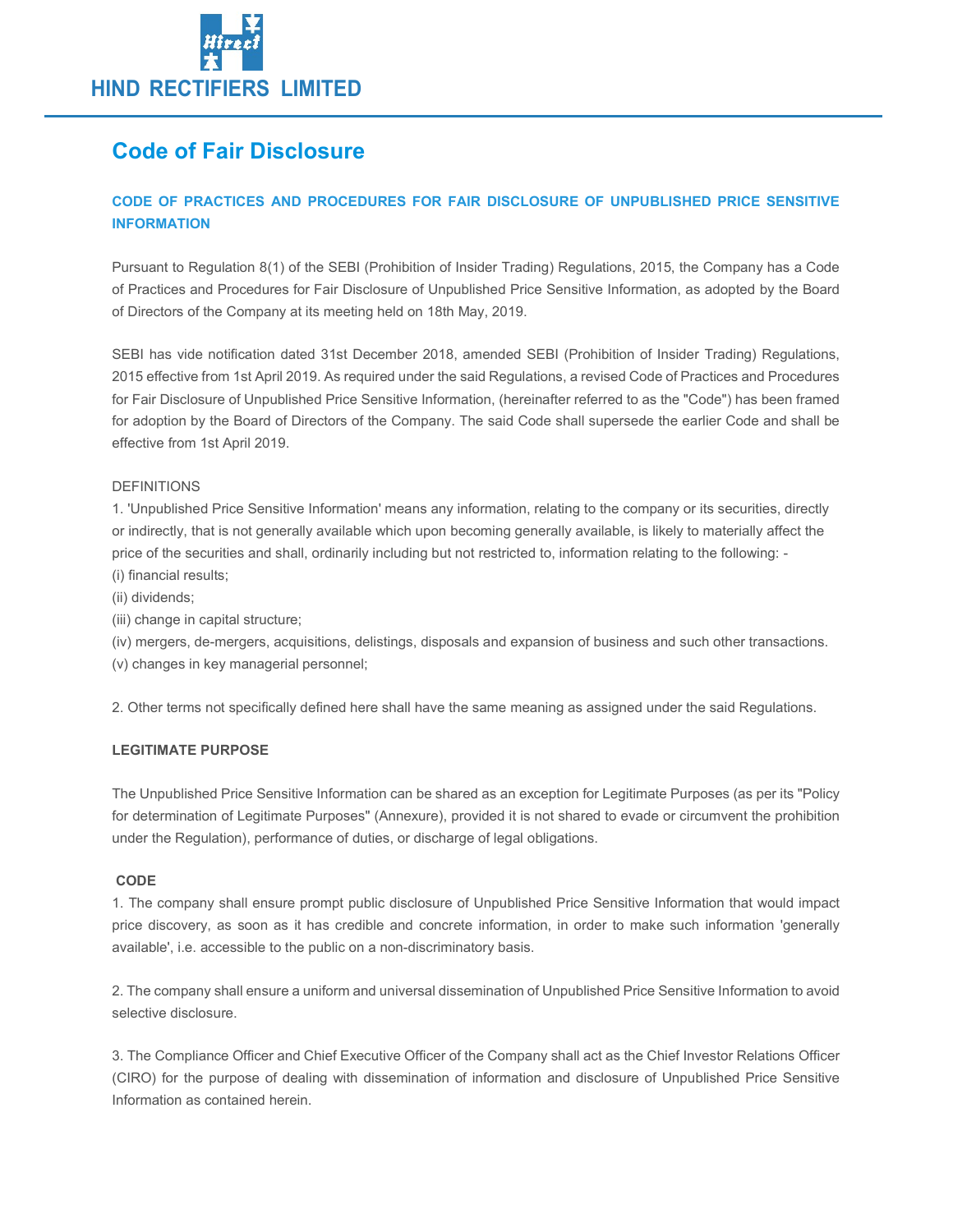

4. The company shall ensure prompt dissemination of Unpublished Price Sensitive Information that gets disclosed selectively, inadvertently or otherwise to make such information 'generally available'.

5. The company shall ensure an appropriate and fair response to queries on news reports and requests for verification of market rumours by regulatory authorities.

6. The company shall ensure that information shared with analysts and research personnel is not UPSI.

7. The company shall develop best practices to make transcripts or records of proceedings of meetings with analysts and other investor relations conferences on the official website to ensure official confirmation and documentation of disclosures made.

8. The company shall ensure the handling of all Unpublished Price Sensitive Information on a need-to-know basis.

9. Any person in receipt of unpublished price sensitive information pursuant to a "legitimate purpose" shall be considered an "insider" for the purposes of the Regulations and due notice shall be given to such person(s) to maintain confidentiality of such unpublished price sensitive information in compliance with the said Regulations.

10. A structured digital database containing the names of such persons or entities as the case may be with whom UPSI is shared along with the Permanent Account Number or any other identifier authorised by law where Permanent Account Number is not available shall be maintained. Such databases shall be maintained with adequate internal controls and checks, such as time stamping and audit trail to ensure non-tampering of the database.

## ANNEXURE

# POLICY FOR DETERMINATION OF LEGITIMATE PURPOSES

[Pursuant to Regulation 3 (2A) of SEBI (Prohibition of Insider Trading) Regulations, 2015] PREFACE

This Policy, as a part of "Code of Fair Disclosure and Conduct" formulated under Regulation 8 of SEBI (Prohibition of Insider Trading) Regulations 2015, will be known as "Code of Practices and Procedures for Fair Disclosure of Unpublished Price Sensitive Information".

This Policy is prepared in accordance with Regulation 3(2A) of SEBI (Prohibition of Insider Trading) (Amendment) Regulations, 2018.

### **OBJECTIVE**

The objective of this Policy is to identify 'Legitimate Purposes' which will be considered as exception for the purpose of sharing / procuring unpublished price sensitive information relating to the Company or its listed securities or proposed to be listed securities, if any.